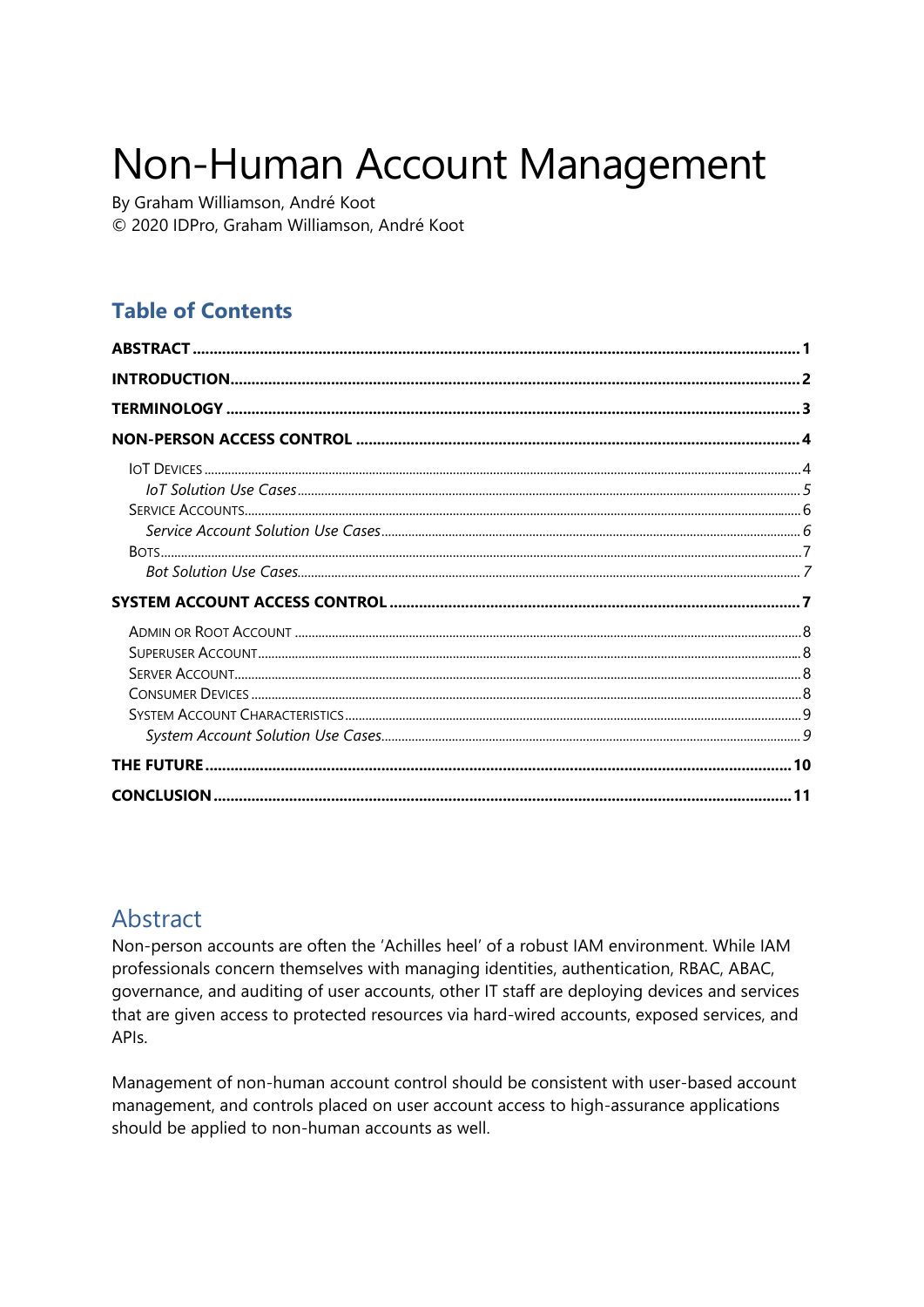There is no single solution for dealing with non-person accounts. Some IAM professionals suggest all accounts should be managed via the same processes and the same infrastructure to ensure consistent policy deployment. This common management, they argue, should ensure that non-person accounts are not 'left-out' when IAM deployments occur. Others consider this to be impractical and recommend purpose-specific processes be deployed for non-human accounts. But regardless of the mechanism(s) used to manage non-person accounts, ensuring they are managed is paramount. Otherwise, non-human accounts will continue to be a cybersecurity attack vector favored by hackers for gaining access to corporate facilities.

## <span id="page-1-0"></span>Introduction

A non-person identity is associated with a service or device rather than a human user. Identity in this context is defined by the identifier(s) of the device. A device must be identifiable for the device to interact with corporate systems that record data from a sensor or send a signal to an actuator. For instance, a building management system might periodically log into a computer system to write environmental data into a corporate monitoring system database.

In this document, 'non-person accounts' include computer system accounts that are not associated with a person, such as a backup routine that runs during non-business hours to create an off-line copy of production data. Such accounts should be restricted to the specific purpose for which they are created and should be suspended if used interactively. While IAM professionals typically focus on user accounts, these non-person accounts represent a potential attack vector for organizations and should be included when an organization formulates policy for access to computer systems.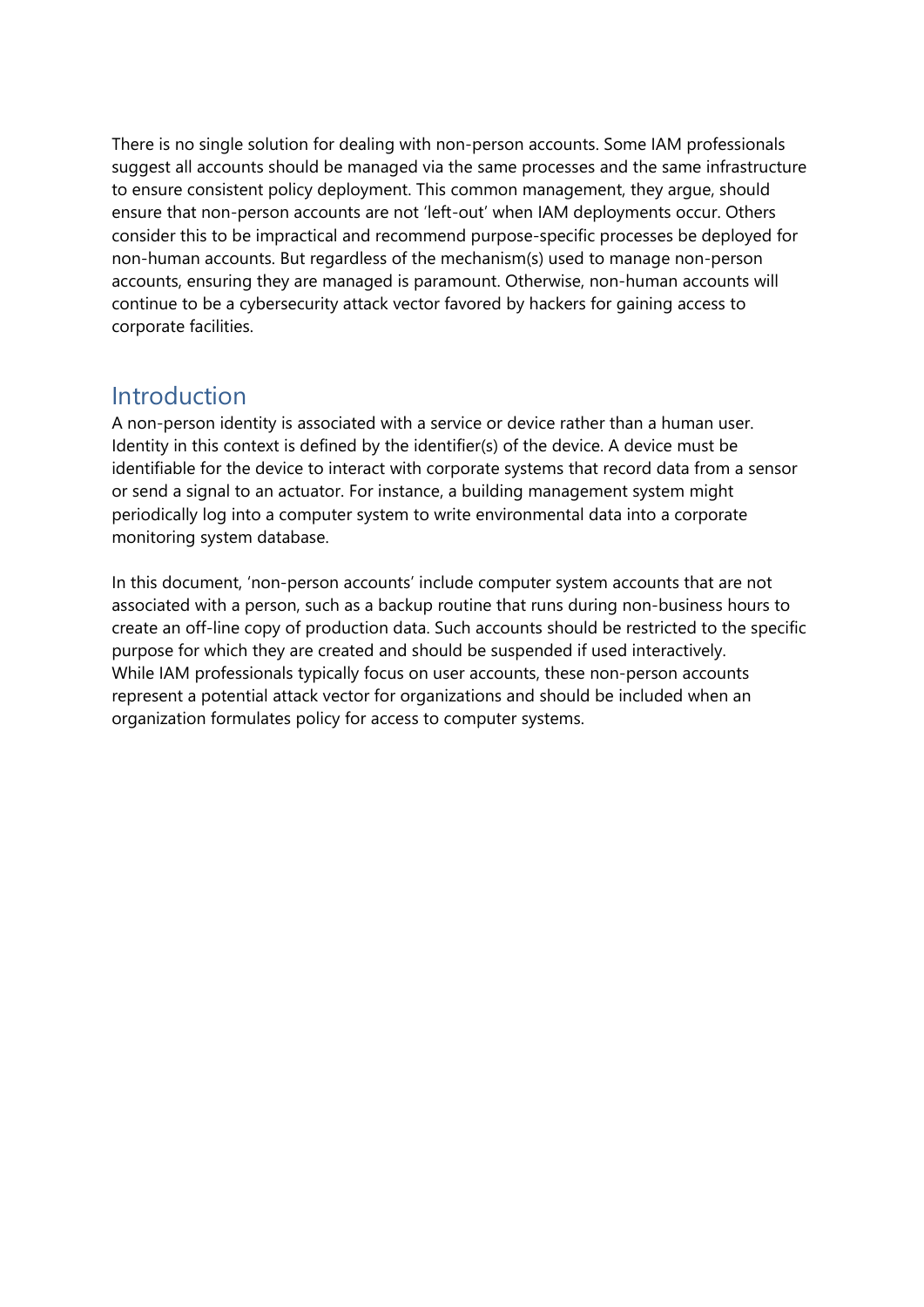|                                        | Person Identity                                                                                                                                                                                           | Non-person Identity                                                                                                                         |
|----------------------------------------|-----------------------------------------------------------------------------------------------------------------------------------------------------------------------------------------------------------|---------------------------------------------------------------------------------------------------------------------------------------------|
| Usage                                  | Multi-faceted, must accommodate<br>multiple access requirements to<br>many applications or protected<br>resources                                                                                         | Purpose-specific,<br>single requirement for each<br>deployment                                                                              |
| Lifecycle                              | Created on user-engagement,<br>modified as requirements change,<br>continually monitored for<br>compliance, disabled when service is<br>suspended, deleted on staff exit.                                 | Created on deployment of the<br>device/service, deleted on<br>termination.                                                                  |
| Access control                         | Dynamic – continual risk-assessed<br>authentication matched to the<br>assurance level requirements of the<br>requested application or protected<br>resource. MFA is used for<br>authentication elevation. | Static – determined at time of<br>account creation. No MFA<br>requirement.                                                                  |
| Access<br>end-points                   | Users typically access computer<br>services from smartphones, PCs, and<br>laptops on an interactive basis.                                                                                                | Endpoints are typically devices<br>or device controllers. They can<br>also be computer applications,<br>service routines, or internet bots. |
| Table 1 - Account type characteristics |                                                                                                                                                                                                           |                                                                                                                                             |

There are two broad categories of non-person accounts that IAM practitioners should differentiate:

- accounts used by devices or services that will never be used interactively
- accounts with interactive access to system functions that are not assigned to any one individual.

## <span id="page-2-0"></span>Terminology

- Bot sometimes called an Internet bot, short for 'robot' but referring to a software routine that performs automated tasks over the Internet or a web robot referring to an autonomous network application, or simply a 'bot' referring to an automated, typically repetitive, task used for a specific purpose.
- Identity defining attributes for a human user that may vary across domains, e.g., a user's digital identity will have a different definition in a work environment as opposed to the user's bank. A device identifier is sometimes referred to as its identity.
- CIA Triad the fundamental Information security concepts of risk classification of resources from the perspectives of Confidentiality, Integrity, and Availability.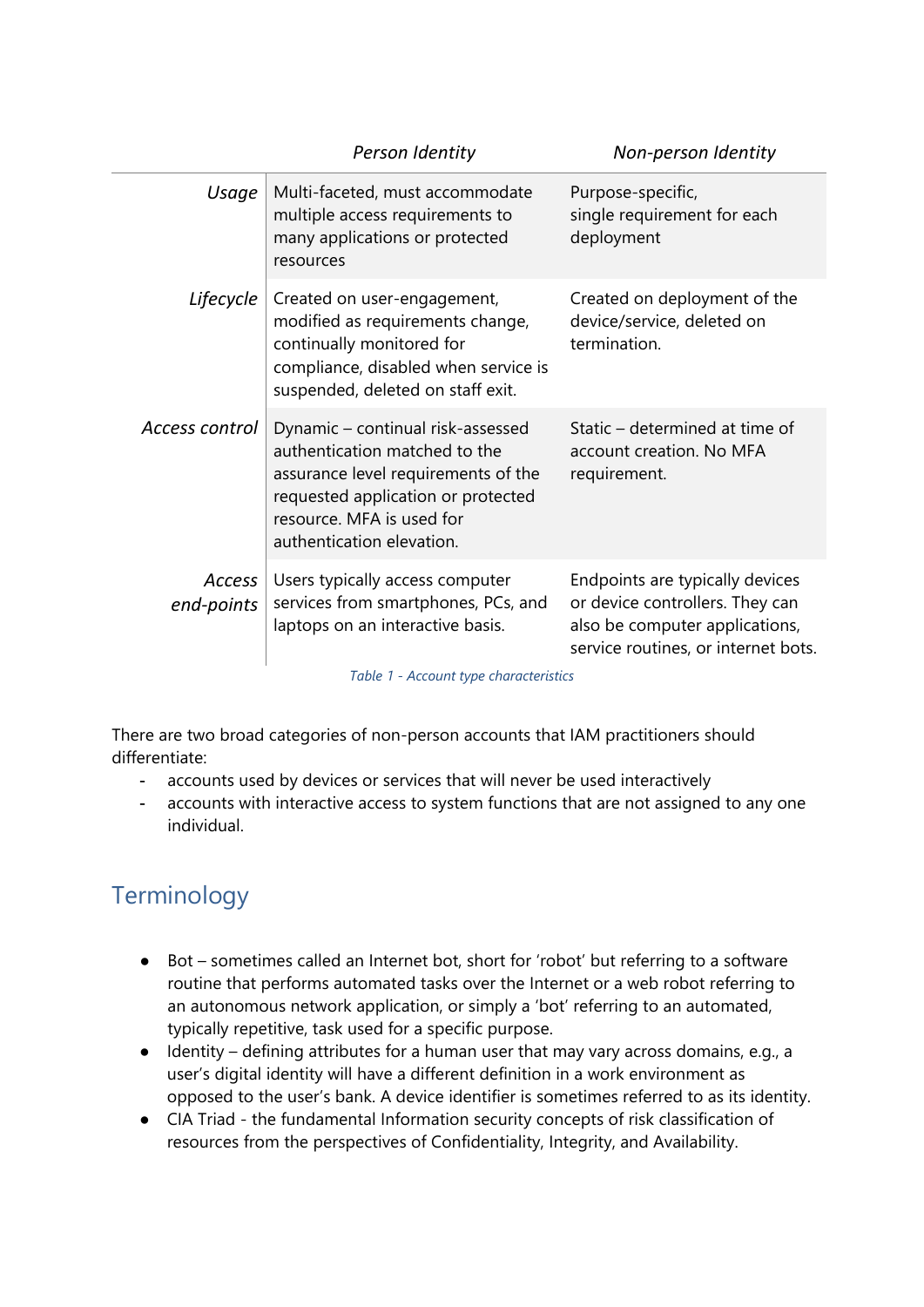- Non-Person account any account not specifically assigned to a person, such as accounts used for devices, services, and servers.
- Server account an account with privileged access rights to a server's operation typically used for configuration purposes.
- Service account an account used by a computer application to access other applications or services for a specific purpose.
- System account a generic term for a privileged account that has extensive permissions to system-level functions, typically used to install new applications, perform system updates, or make configuration changes.

## <span id="page-3-0"></span>Non-person Access Control

A significant concern for the IAM practitioner is how to manage access control to/from devices and services that are not used interactively by humans. This includes access control for the bots that are increasingly being used for automated processes.

## <span id="page-3-1"></span>IoT Devices

<u>.</u>

IoT devices can be either a sensor or an actuator. In some cases, sensors provide a continuous stream of data displayed in real-time or discrete readings written to a database for periodic analysis. Actuators are devices that are typically used to control a process, turning something on or off. They may be used to open or close a valve by pulsing a servo motor a sufficient number of times until the desired aperture is reached. In many cases, devices are remotely located and will be connected via a controller to the supervisory system located in a central location.

There are three zones in a typical IoT configuration:

- IoT devices (sensors and actuators). Managing access to and from devices should be governed by policy that imposes requirements for encryption of the communications channel (e.g., DNP3, MQTT) and/or digital signature technology (e.g., PKI) to suit the required security level. In low-security environments, static passwords might be used that remain in service until the equipment is decommissioned. In higher-sensitive applications, the security credentials (passwords, certificates, etc.) will be periodically rotated. The selected security requirement must match the capability of the devices; IoT devices are often constrained by technical limitations. IETF RFC 7228 nominates three classes of devices: $1$ 
	- $\circ$  Class 1 no capacity to support configurable authentication
	- $\circ$  Class 2 limited capacity for key management, token support, etc.
	- $\circ$  Class 3 fully-configurable and able to support dynamic authentication mechanisms.
- The Controller (to which the devices are connected). If sensor device data is aggregated by a device controller that maps each sensor or actuator to its control

<span id="page-3-2"></span> $1$  Bormann, C., Ersue, M., and A. Keranen, "Terminology for Constrained-Node Networks", RFC 7228, DOI 10.17487/RFC7228, May 2014, <https://www.rfc-editor.org/info/rfc7228>.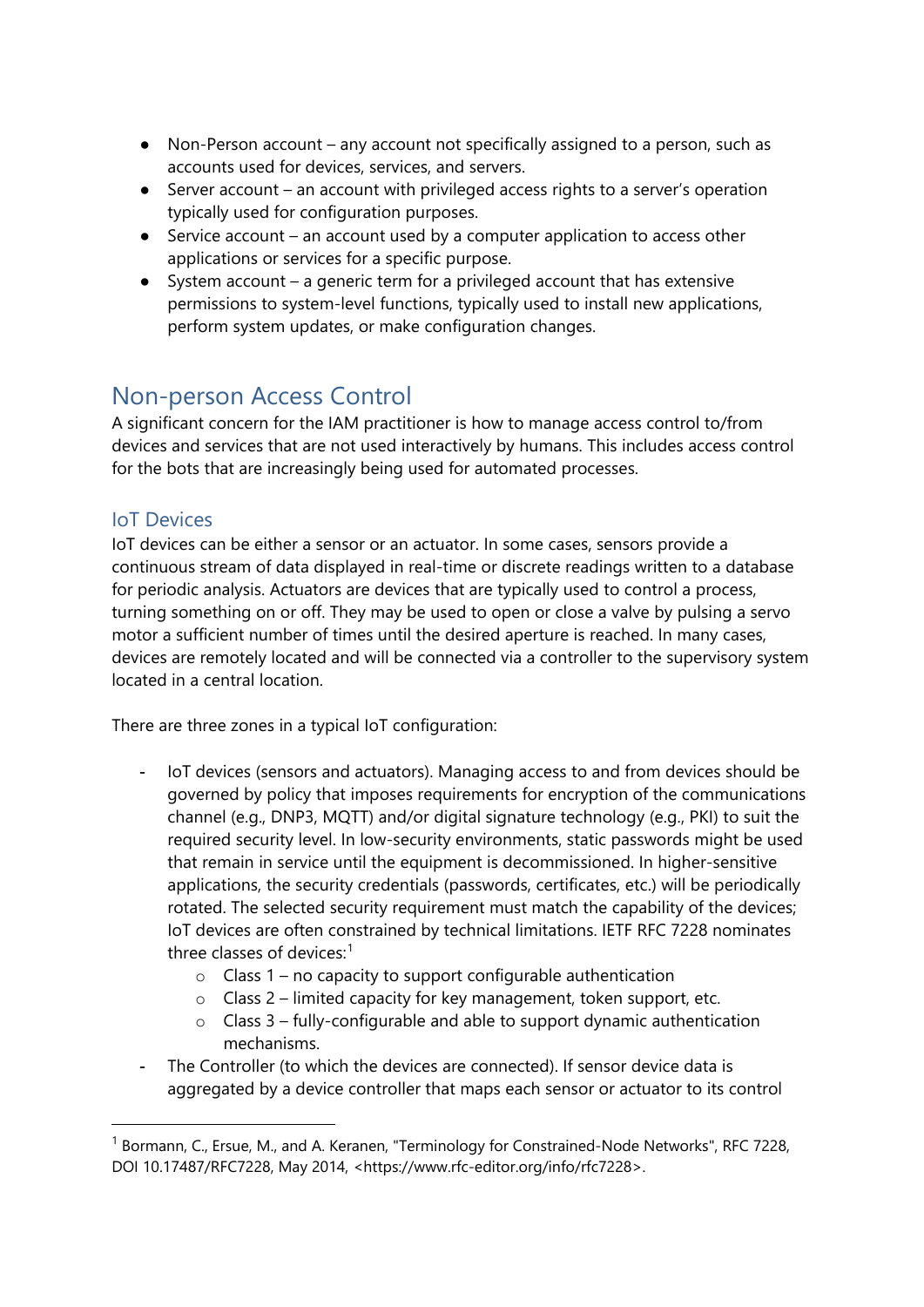logic, providing access control to actuators and protection on writing collected data to a database is required (see Service Accounts, below).

- Human-Machine interface application (HMI), such as a controller app or a SCADA app monitoring or controlling the IoT devices. In some cases, sensors will write data directly to a database that is read by another application such as a SCADA app or similar human-machine interface (HMI). Access to these applications will be by humans and should be managed via the IDM environment.

Historically IoT environments have been managed by a team responsible for operational technology (OT) and have had little to do with the information technology (IT) environment within an organization. The specialist nature of IoT technology has justified this organizational structure, and it is often corporate policy to isolate OT from potential compromise via the IT environment. But the requirements for isolation is diminishing as security technology improves. For most industrial applications, the integration of IoT systems with the IAM environment will improve access control capabilities and provide better corporate governance over operational technology deployments.

If allowed by regulatory controls, integration of the OT environment with the IT IAM environment should occur. This allows the OT system entitlements to be set via the IAM system and for OT staff to use their corporate credentials for authorization, potentially via a Privileged Access Management system.

Increasingly there is concern regarding the provenance of IoT devices and tracking devices throughout the supply chain to ensure no modifications have been made that could potentially deploy 'back-door' access. The IAM practitioner may wish to ensure corporate policy defines the certification processes to be employed for IoT devices.

Protecting the IoT device data is as important as protecting access to the device itself. In many cases, databases with IoT devices are not adequately secured. This lack of security is of little concern if it's building environment device data, but it could be critical if it is plant production data that is not adequately protected from industrial espionage. The IAM professional should ensure appropriate access controls are placed on industrial data stores. Most users will only need 'read' access; management of the database should be via an authorised data controller, authenticated to an appropriate assurance level.

#### <span id="page-4-0"></span>IoT Solution Use Cases

There is no 'correct answer' when it comes to deciding the involvement of IAM practitioners in the management of IoT devices. At one end of the spectrum is the use-case whereby all IoT deployments and management are the domain of OT personnel. In this case, the IAM involvement will be restricted to the human accounts that access the OT systems. Group management of entitlements to accounts that can configure IoT systems will heighten the level of security.

At the midpoint of the spectrum, a human identity is responsible for IoT devices. The IAM provisioning workflow will route configuration requests, and potentially password rotation requests, to the responsible person. The IoT devices will participate in attestation reporting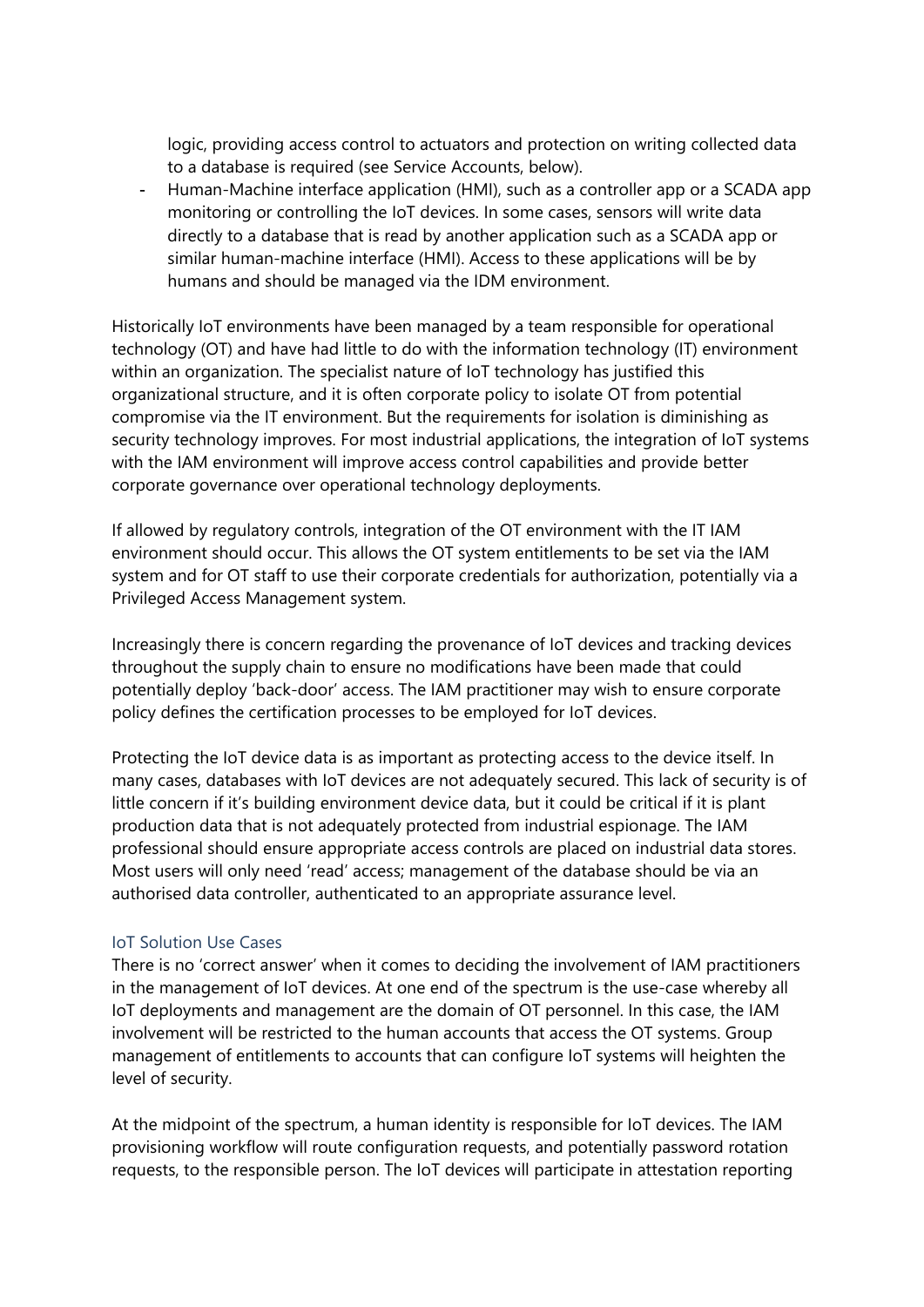to the responsible manager and compliance management with integration to the SOC and possibly the SIEM.

At the other end of the spectrum, the provisioning of devices is included in the identity management infrastructure. IoT devices are treated in the same way as individuals, with the application of a 'digital identity' to devices. Their entitlements can be set via the normal workflows for account provisioning, and their access control can use the same protocols. Most modern API systems, including gateways, use OAuth for machine-to-machine communications, and Open ID Connect can be appropriate for IoT device controller authentication.

## <span id="page-5-0"></span>Service Accounts

There are a wide variety of service accounts. They are typically used in processes that are periodically run on an automated basis, e.g., via a UNIX cron job or Windows Task Scheduler. The accounts used by these processes are often overlooked by auditors because they are not accessed by users interactively. Since users do not log into them, they are typically quite basic, single-purpose accounts with restricted privileges.

Examples include:

- An account used to perform a nightly backup of data
- An account providing access to the HVAC system for monitoring purposes
- An account used for replication of data between directory instances.

The term 'batch account' is sometimes used for a service account. These often refer to one or more utility operations that run periodically during non-production hours to perform a system function. Multiple batch processes may use a single service account.

#### <span id="page-5-1"></span>Service Account Solution Use Cases

Service accounts are a significant source of concern for many organizations because they are often established with a static password that, if not encrypted, can be read by any system administrator. That service account, if compromised, can be used interactively by a malicious actor and possibly used for lateral movement to other servers in the organization (e.g., using these accounts for stepping-up authorizations to other environments). Including service accounts in the corporate data loss protection tools, such as authentication monitoring for anomalies, can guard against such vulnerabilities. A better practice is to migrate static service accounts to APIs that typically impose a strict security and monitoring regime.

Note: the term 'service account' (a non-person account) is sometimes used incorrectly to describe an account that is accessed periodically by a service person, e.g., an HVAC technician. Such accounts are user accounts and are not addressed in this document other than to note that because this personnel are often external to a company, and therefore not in the IAM data store, a 'generic account' is sometimes established for any person in the service company to use. This is an IAM issue. There is no place for generic accounts in the modern organization, and they should not be used. Options include: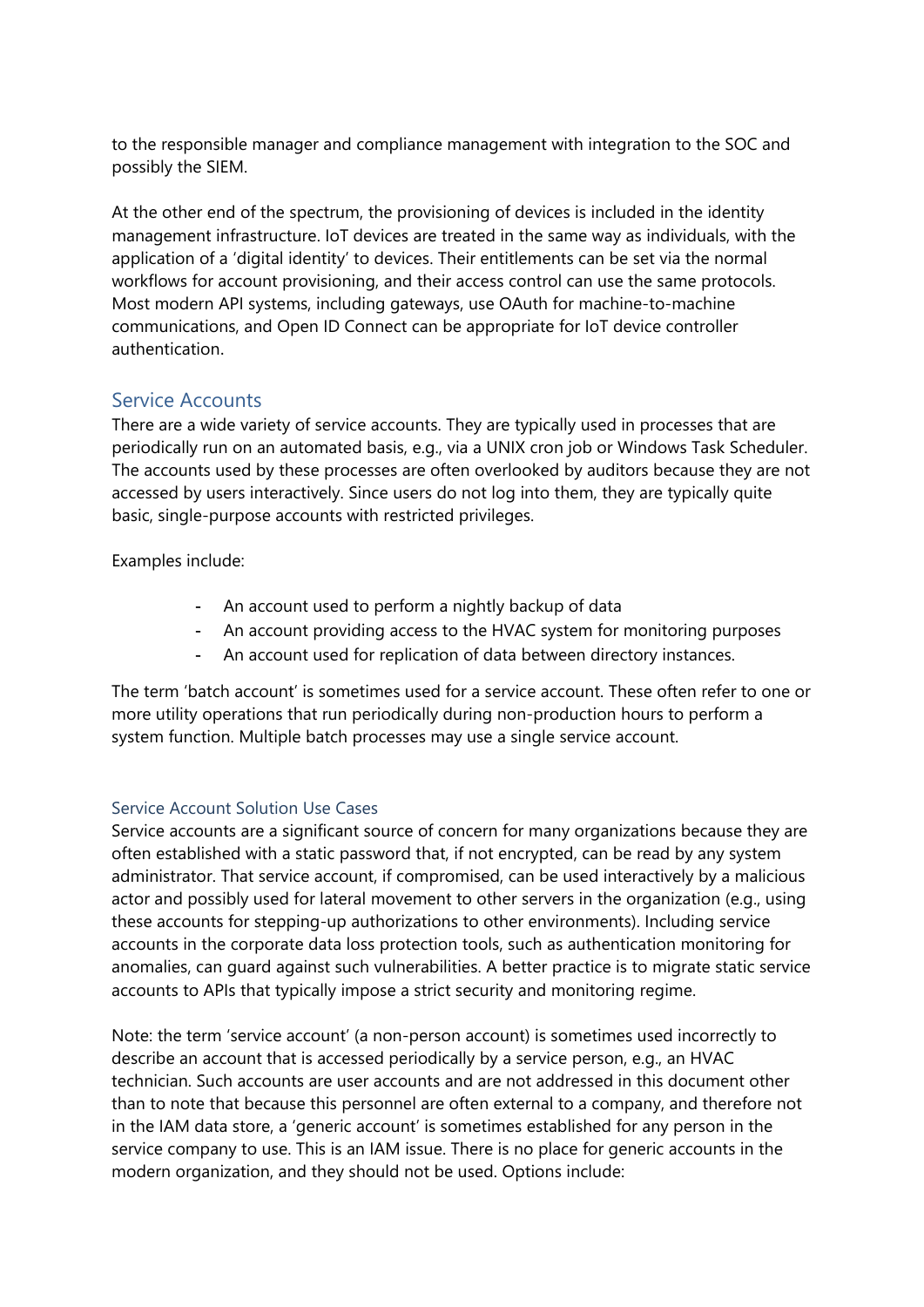- Federated authentication with the service company
- Self-service password management with approval workflow
- MFA device issuance to the service company
- Deployment of an API to manage and monitor service company access.

#### <span id="page-6-0"></span>**Bots**

The term bot has come from the Robotic Process Automation (RPA) sector that had its genesis in plant automation where software routines are deployed for repetitive processes. Bots are now used for everything from website crawlers to retrieve usage information to denial-of-service malware. Increasingly they are being used by organizations to automate repetitive tasks such as retrieval of building information management data or consolidating customer transaction data. In these cases, access by bots will be restricted to a specific purpose.

Bots typically use the Internet to access remote services or resources. A publicly available website should apply mechanisms to limit bot activity and avoid malicious access. These mechanisms might include applying screen-scraper controls, using human verification checks and DDOS protection. A common form of malicious activity is 'credential stuffing' whereby login credentials are altered by a hacker to take control of a session.

Organizations need to prepare for the external use of bots. For the IAM practitioner, user behavior analysis can be used to identify access anomalies. Bots will exhibit different characteristics when compared to 'normal' non-person access to a process or service. Preparing for a response to the external use of bots includes establishing a process for reviewing the use of bots, testing prior to deployment, and analysis of their usage patterns. Monitoring is a continuous task since the malicious corruption of bots is a constant concern.

#### <span id="page-6-1"></span>Bot Solution Use Cases

For the corporate application of bot technology, the IAM practitioner's task is to ensure that appropriate controls on credentials are observed and that PKI signatures and encryption are used as appropriate. Only sanctioned activities should be allowed.

For instance, a bot accessing website data will typically authenticate via HTTPS using an assigned session token. It is a good practice to expire session tokens periodically. The validity time period of a token should depend on the sensitivity of the service or resources being accessed.

## <span id="page-6-2"></span>System Account Access Control

While not strictly non-person accounts, system accounts are included here because they have no single individual to which they are assigned. System accounts typically refer to administration accounts that are established when a system/server is commissioned. Since this type of account is not directly associated with a single person, they are not normally managed via the joiner–mover-leaver HR processes in an organization. System accounts give humans access to physical or virtual systems or servers and grant entitlements to privileged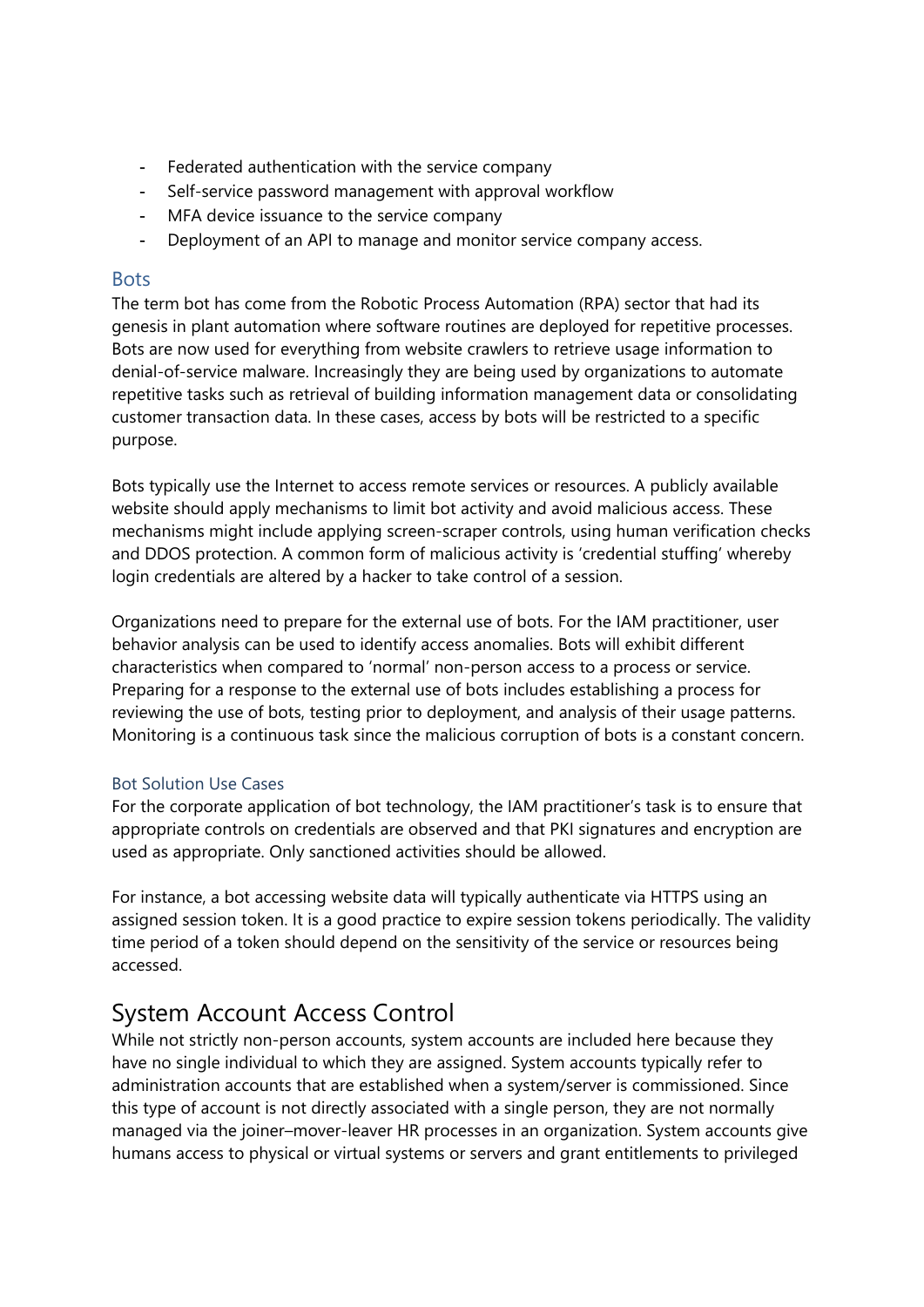system functionality. IAM practitioners must concern themselves with the management of these accounts.

#### <span id="page-7-0"></span>Admin or Root Account

The admin or root account of Windows and Linux or Unix servers is a highly privileged account with access to system-level operations on the respective platform.

- It is authorized at the highest level.
- It has access to every file and process running on a platform.
- The 'root' or 'admin' accounts have the permissions to configure the system operation and thereby influence the behavior of the platform.
- Logs from a system will typically display commands that have been run and responses that have been viewed
- The operational use of the account should be continuously monitored.

Note: virtualization and hypervisor platforms (VMware, Citrix, Xen) and container platforms (Docker, Openshift, DCOS, Kubernetes) have administrative accounts that provide an attack vector if not properly managed.

#### <span id="page-7-1"></span>Superuser Account

The term 'superuser' applies to a business information system or application account that has elevated privileges over standard user accounts. It is generated as part of the system commissioning process when the system is deployed. The Superuser account has permission to modify a configuration, making it a mission-critical account in an information system.

#### <span id="page-7-2"></span>Server Account

Accounts for middleware processes like DBMS's, ESB's, or other ICT components that run in the Windows or Linux operating system environments are sometimes called server accounts. These are privileged accounts in an application such as a DBMS to give administrative access to a resource owner.

## <span id="page-7-3"></span>Consumer Devices

There is increasing concern regarding the vulnerability of consumer devices that have connections to the Internet. Recent incidents include:

- Privacy violations by devices that have either audio or video capture capabilities. In this instance, sensitive data is being fed back to a monitoring agency
- Common and published administrative passwords are used, giving access to consumer devices to a hacker. Malware is then installed on these devices, which can be used for DDOS attacks.

Most jurisdictions are now requiring products to adhere to an appropriate set of standards that typically include:

- No use of default passwords. All devices are shipped with a unique password that is not resettable to a common default setting.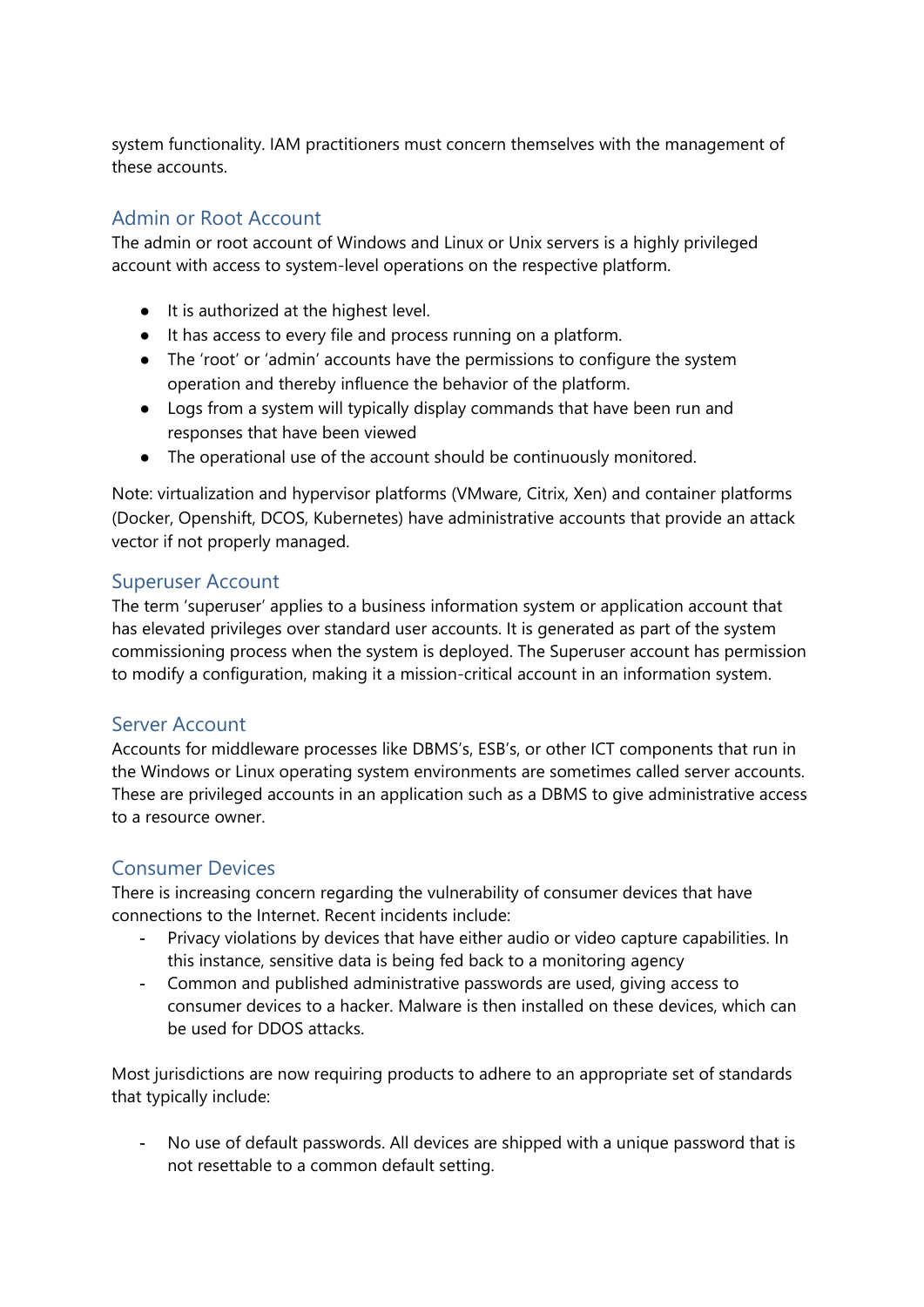- Provision for software updates. No device should be shipped with fixed firmware that cannot be readily updated in the event that a vulnerability is detected.
- All credentials should be stored securely with encryption protection and/or a trusted storage mechanism.
- Attack surfaces should be minimized. Unused ports should be closed, exposed services should be restricted to only those functionally necessary, and software should run with the lowest level of privileges necessary for the system operation.
- Personal Identifiable Information (PII) should not be stored on the device. Privacy regulation in the target geographies should be observed.

## <span id="page-8-0"></span>System Account Characteristics

Since system accounts are not assigned to a single identity, they cannot be wholly managed by an IAM solution, e.g., when the person with administrative privileges leaves an organization, it is not appropriate for such an account to be deleted. A common practice is to provide access to privileged accounts via a managed group, e.g., any user in the group is granted access to the account. But management outside the IAM environment is still required. Good practices include:

- Using a configuration management database in which the server/service is registered as an attribute of the identity it belongs to.
- Assign an account owner to be accountable for the use of the account, typically the owner of the system/service that it belongs to. If no system owner has been defined, a responsible person in the IT department should be the accountable party.
- Interactive accounts should only be used for infrastructural changes or calamities. Admin privileges should be granted via a user's account, e.g., via membership in the appropriate Admin group.
- Passwords for Admin/root accounts must be closely managed. They can be secured via a manual procedure, a password vault, or a Privileged Account Management system.

## <span id="page-8-1"></span>System Account Solution Use Cases

The IAM practitioner should assist in the protection of access to the system accounts. In a UNIX environment, this might be via the removal of the ['etc/passwd'](https://www.google.com/search?sxsrf=ALeKk00EXgVcYJud1c2wvEi6kTkygI3HFQ:1588810082250&q=unix+root+access+sudo+etc+passwd&spell=1&sa=X&ved=2ahUKEwjKo8XkuqDpAhXPXisKHVrJBoIQBSgAegQIDRAn) file and the use of SUDO for privilege escalation. In a Windows environment, a privileged access management (PAM) system is a common solution. In this case, system passwords are made specifically complex and rotated as appropriate. Access to such an account is via a PAM system, which restricts access to specific individuals with the appropriate entitlements and logs all access events.

If a PAM is not used, time-limited elevation of account privileges with notification to management is supported in the Windows environment. Manual intervention that ensures system and server accounts are appropriately used and managed is also good practice, as is including server accounts in corporate audits. This intervention will require corporate policy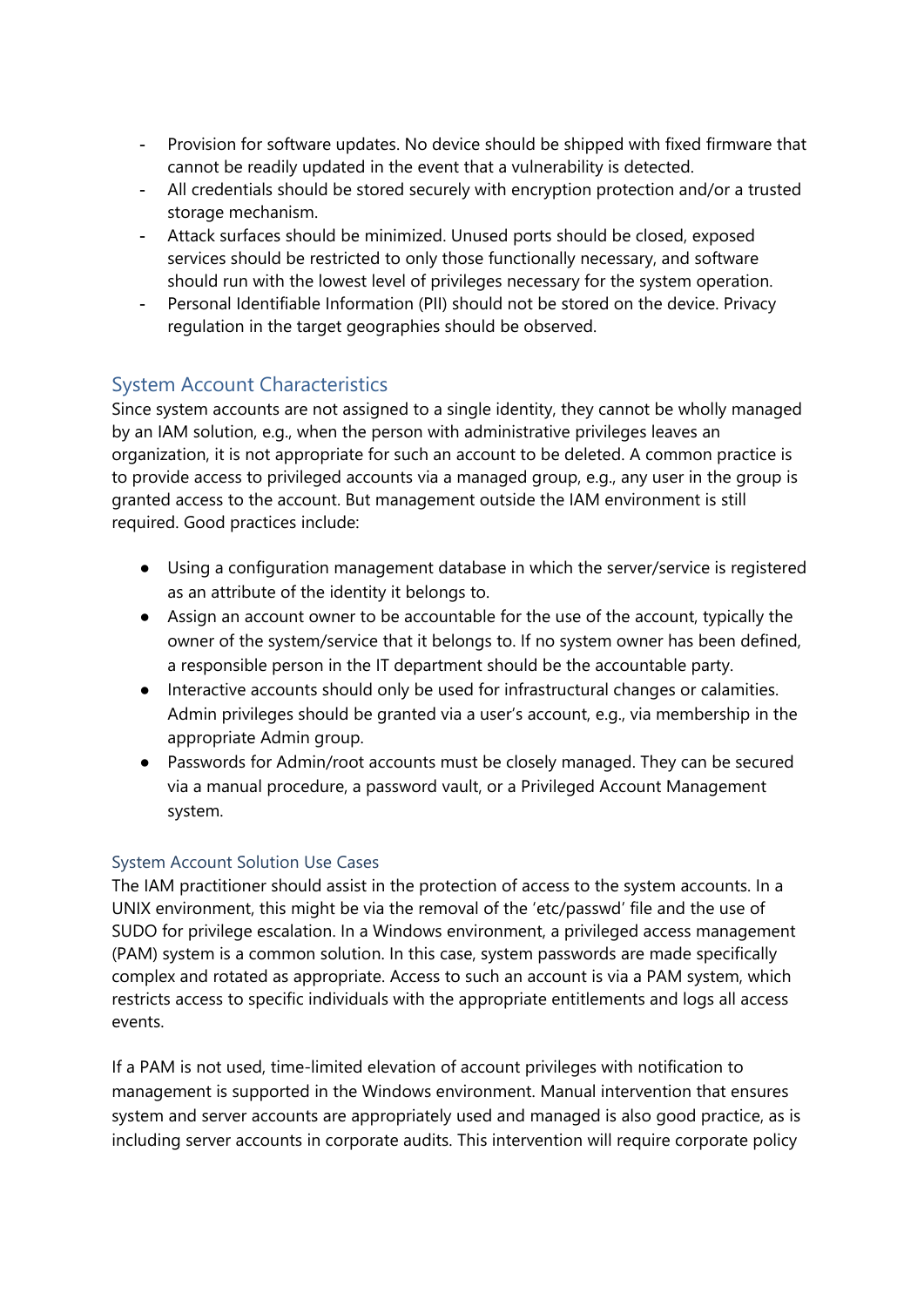to be established for server accounts, heightening the visibility of account management practices.

Increasingly, applications are being deployed on cloud services and requiring an access control environment that suits each deployment. This deployment-specific access control model might mean configuring a resource manager to protect master account privileges or setting policies to ensure applications do not use the master account for database access.

## <span id="page-9-0"></span>The Future

<u>.</u>

The ubiquity of IoT devices will become more prevalent. Devices will span both the corporate and the consumer world, and integration of IoT devices and dataflows will be a new corporate risk. Automation will increasingly be deployed with Machine Learning and Artificial Intelligence, adding to the complexity of the access control environment. Integration with the IAM environment via the use of API gateways, database gateways, service meshes, and Policy-Based Access Control solutions should be considered.

Increasingly APIs are being used for machine-to-machine (M2M) communication. APIs provide the ability to apply consistent security controls on a communication channel and also to monitor it for management purposes. Companies adopting a gateway approach can provide consistency across M2M communications, which is virtually impossible if each service instance is deployed individually.

As the adoption of cloud services continues to accelerate, the use of microservices and containerization will become prevalent. The IAM practitioner should ensure that the appropriate information security solutions are put in place to protect communications between services that communicate identity data.

The use of bots will also continue to accelerate; deployment of behavioral analytics and gateway technology should be considered. The US Department of Homeland Security<sup>[2](#page-9-1)</sup> advises the following:

- Nefarious bot developers will target new IoT devices for vulnerabilities as they are released to the market and will compete with each other to deploy malware.
- Bot code-size will get smaller to avoid detection and more sophisticated to frustrate defenses.
- Botnets will be extended and better monetized, likely through interfaces to social media platforms.
- Botnet operators will increasingly operate globally, taking advantage of regional vulnerabilities. Attacks from foreign nation-state operators increase.

Access control for non-person entities is a critical competence for risk-averse organizations. Making sure devices and bots adequately identify themselves, moving to APIs with

<span id="page-9-1"></span><sup>&</sup>lt;sup>2</sup> Botnet Roadmap Status Update, Department of Commerce and Homeland Security, July 2020.